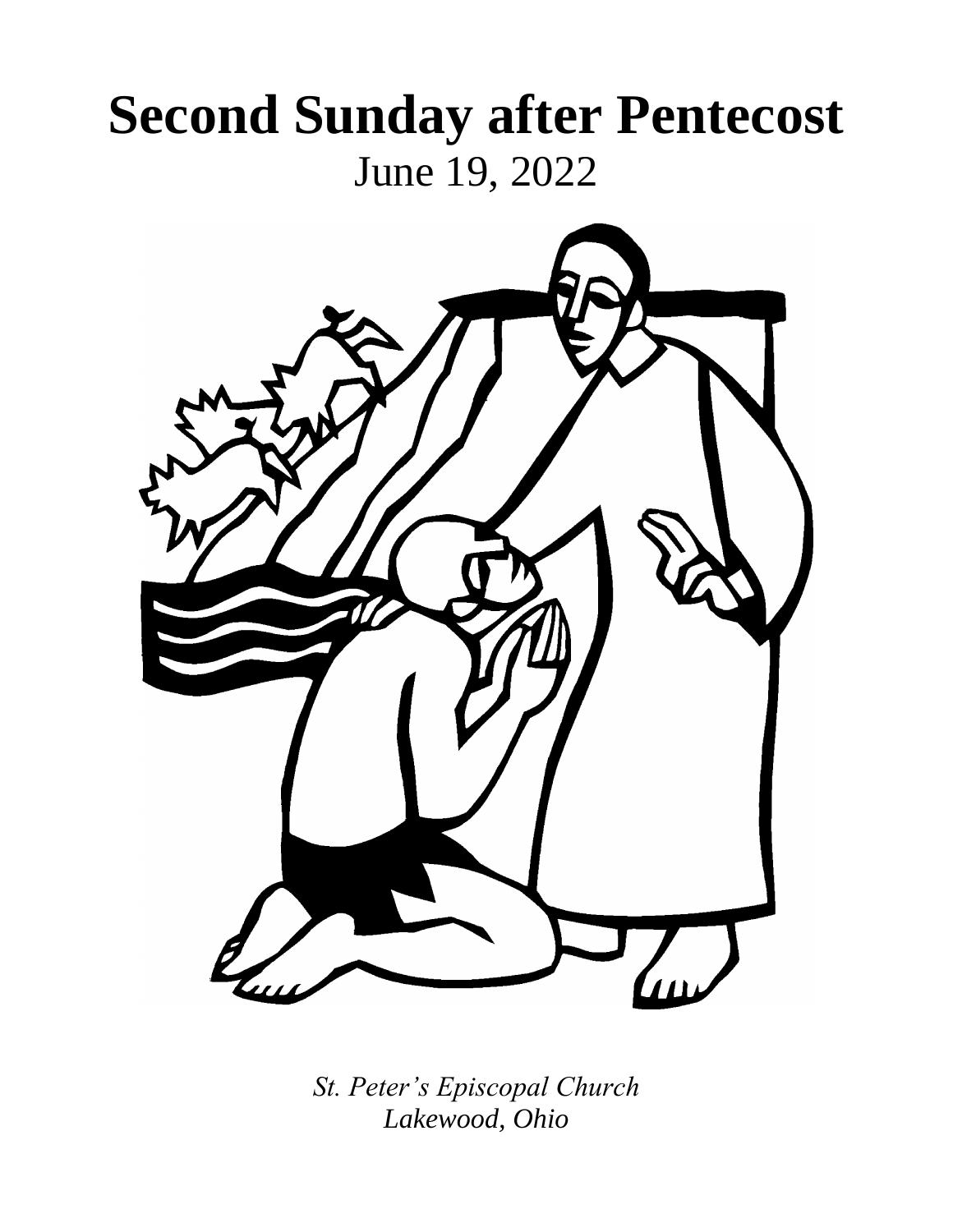# **WELCOME TO SAINT PETER'S CHURCH!**

*livestream begins at 9:50 a.m., and the service at 10:00 a.m. The service can be found on the Saint Peter's YouTube page at: [https://www.youtube.com/channel/UC5r-XEvAg8xKiEl2jnl\\_s7g](https://www.youtube.com/channel/UC5r-XEvAg8xKiEl2jnl_s7g)*

This leaflet contains everything you need for worship this morning.

**NAME TAGS** can be found at the end of every pew. PLEASE, wear one! Whether you've been attending here 50 years, or 50 minutes, it helps everyone get to know one another!

**IF YOU'RE NEW** this morning, please take a moment to fill out one of the little cards at the end of the pew rack and place it in the alms basin at the offering. Or, sign our guestbook by the tower door on your way out. We want to welcome you properly.

**A WORD ABOUT OFFERINGS:** Loose cash and coins put in our offering plates on Sundays are used to fund important ministries in the wider community. If you prefer your cash offerings go to church operations, or if you wish a tax receipt, you must put your offerings in an envelope and supply your name. Envelopes for this purpose can be found at the end of every pew.

**ASSISTANCE DEVICES** are available for anyone who has difficulty hearing. They can be found on a small table by the tower door, or see one of the ushers.

**RESTROOMS** are located between the church and the chapel off the narthex.

**CHILDCARE** is available during the service. The Infant and Toddler room will be available from 9:45 a.m. for parents attending the worship service. Children are welcome to attend the service; activity bags are available at the back of the church for your use. Children are also welcome to join the service on the carpet in the front of the church.

Please linger after the service. Coffee hour and Lemonade for everyone takes place on the plaza outside in good weather or in the narthex. Please maintain social distance and all Covid protocols.

• *Gluten–free wafers are available – please alert the priest*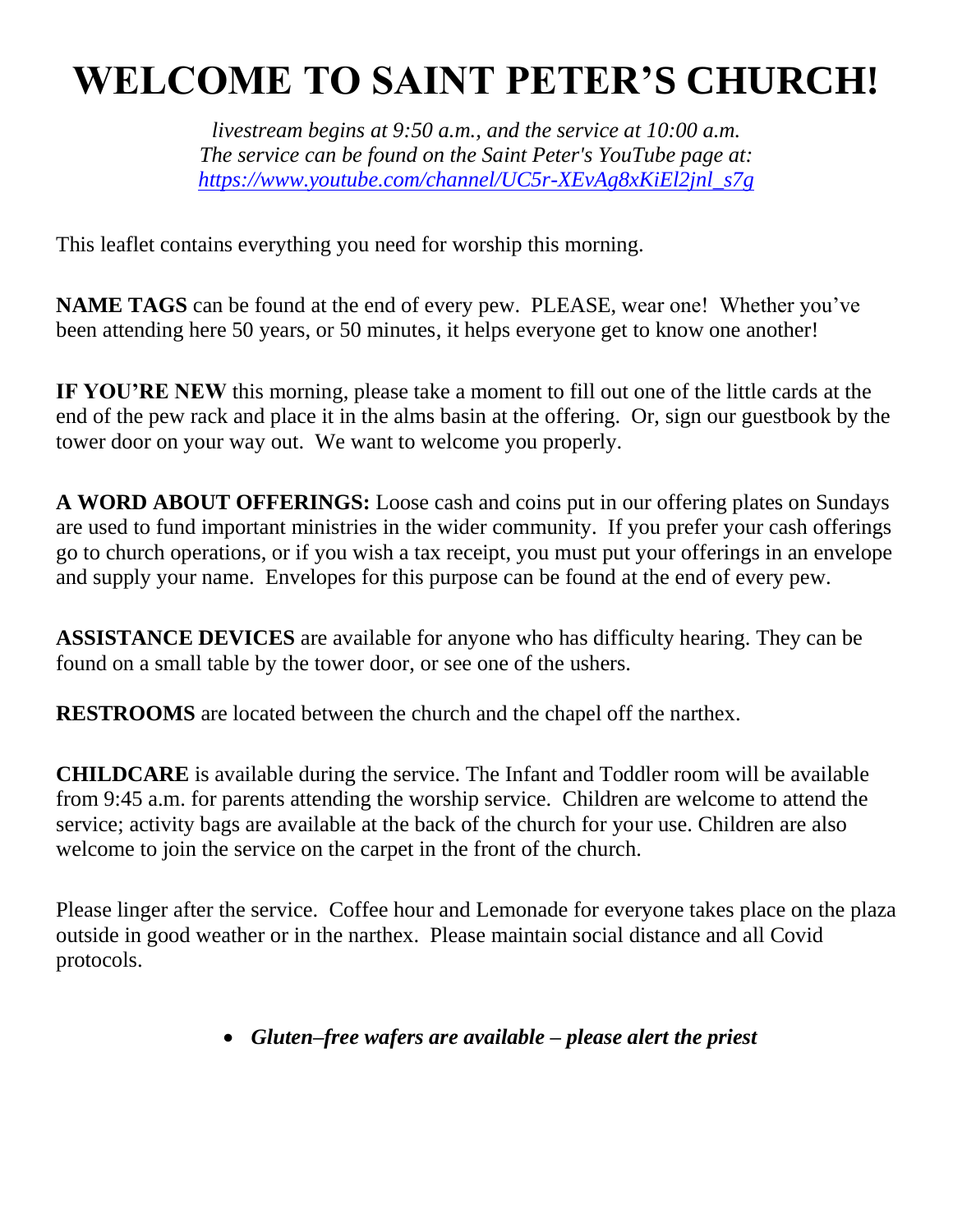## **The Holy Eucharist**

**Prelude** *Rhosymedre* Ralph Vaughan Williams 1872-1958

*Please stand while the bell tolls the Angelus. Three sets of three rings then 9 rings.*

## **The Liturgy of the Word**

*The people standing, the Celebrant says*

Blessed be God: Father, Son, and Holy Spirit. *People* And blessed be his kingdom, now and for ever. Amen.

*Celebrant* Almighty God, to you all hearts are open, all desires known, and from you no secrets are hid: Cleanse the thoughts of our hearts by the inspiration of your Holy Spirit, that we may perfectly love you, and worthily magnify your holy Name; through Christ our Lord. *Amen*.

**Entrance Hymn 518** Christ is made the sure foundation *Westminster Abbey*

1. Christ is made the sure foundation, 2. All that dedicated city, Christ the head and cornerstone, dearly loved of God on high, chosen of the Lord, and precious, in exultant jubilation binding all the Church in one; pours perpetual melody; holy Zion's help for ever, God the One in Three adoring and her confidence alone. in glad hymns eternally.

3. To this temple, where we call thee, 4. Here vouchsafe to all thy servants come, O Lord of Hosts, today; what they ask of thee to gain; with thy wonted loving-kindness what they gain from thee, for ever hear thy servants as they pray, with the blessed to retain, and thy fullest benediction and hereafter in thy glory shed within its walls alway. evermore with thee to reign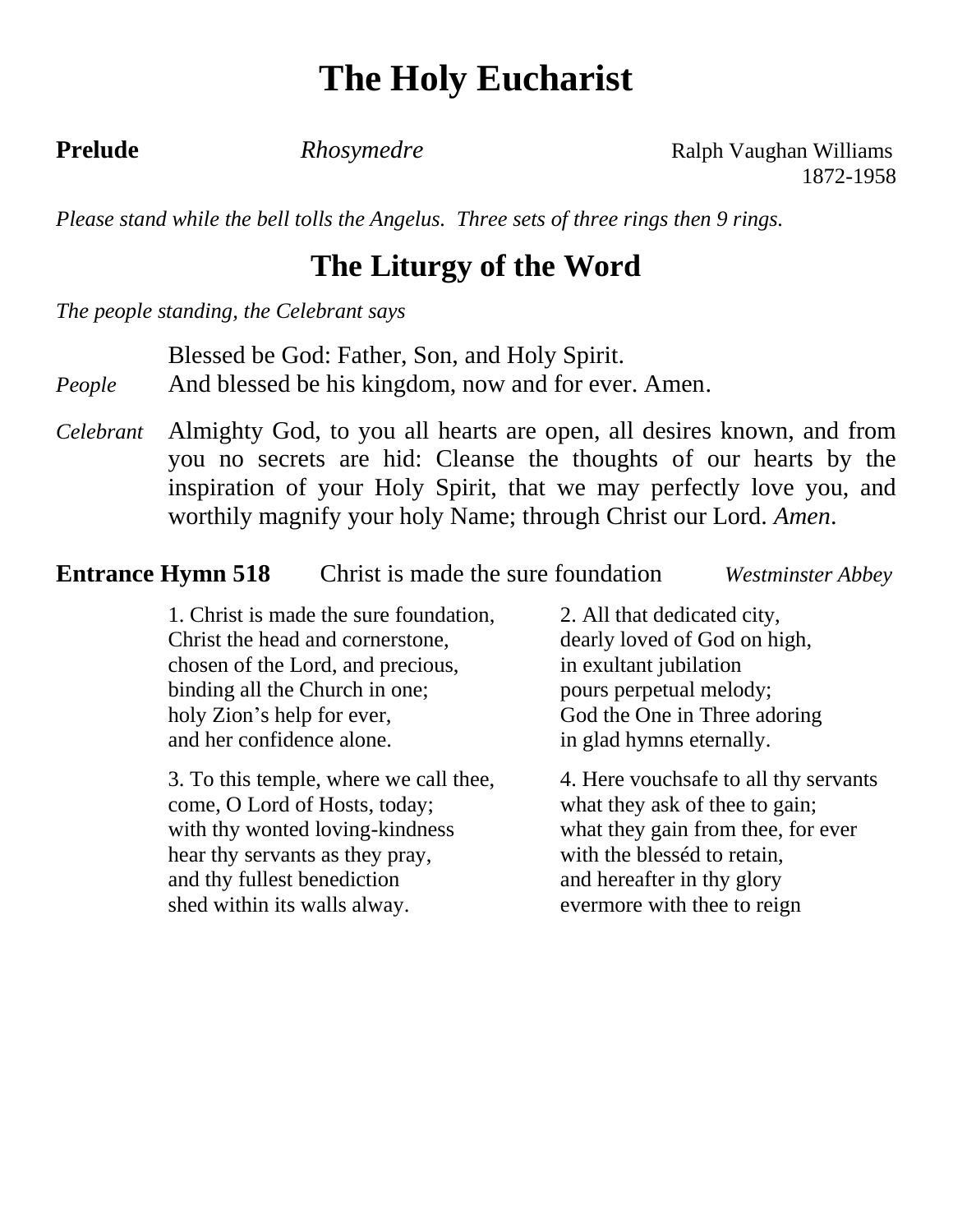*The Congregation says (8:00 a.m.) or sings (10:00 a.m.) the Gloria in excelsis S280*

Robert Powell

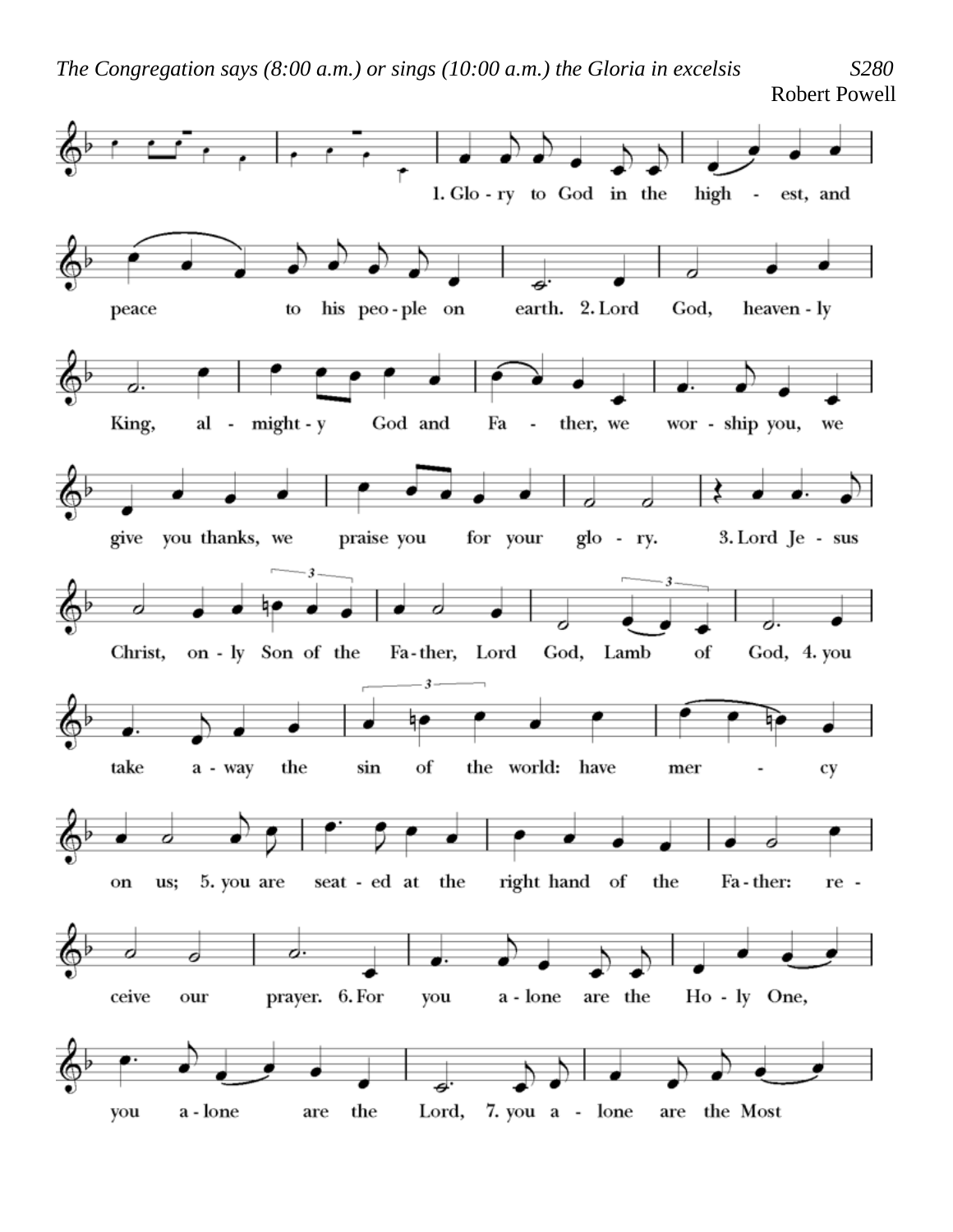

## **Collect of the Day**

*Celebrant* The Lord be with you. *People* And also with you. *Celebrant* Let us pray.

O Lord, make us have perpetual love and reverence for your holy Name, for you never fail to help and govern those whom you have set upon the sure foundation of your loving-kindness; through Jesus Christ our Lord, who lives and reigns with you and the Holy Spirit, one God, for ever and ever. Amen.

**The Lessons** *The people sit*

*Lector* A Reading from the Book of Isaiah

I was ready to be sought out by those who did not ask, to be found by those who did not seek me. I said, "Here I am, here I am," to a nation that did not call on my name. I held out my hands all day long to a rebellious people, who walk in a way that is not good, following their own devices; a people who provoke me to my face continually, sacrificing in gardens and offering incense on bricks; who sit inside tombs, and spend the night in secret places; who eat swine's flesh, with broth of abominable things in their vessels; who say, "Keep to yourself, do not come near me, for I am too holy for you." These are a smoke in my nostrils, a fire that burns all day long. See, it is written before me: I will not keep silent, but I will repay; I will indeed repay into their laps their iniquities and their ancestors' iniquities together, says the Lord; because they offered incense on the mountains and reviled me on the hills, I will measure into their laps full payment for their actions. Thus says the Lord: As the wine is found in the cluster, and they say, "Do not destroy it, for there is a blessing in it," so I will do for my servants' sake, and not destroy them all. I will bring forth descendants from Jacob, and from Judah inheritors of my mountains; my chosen shall inherit it, and my servants shall settle there.*(Isaiah 65:1-9)*

The Word of the Lord. *People* Thanks be to God.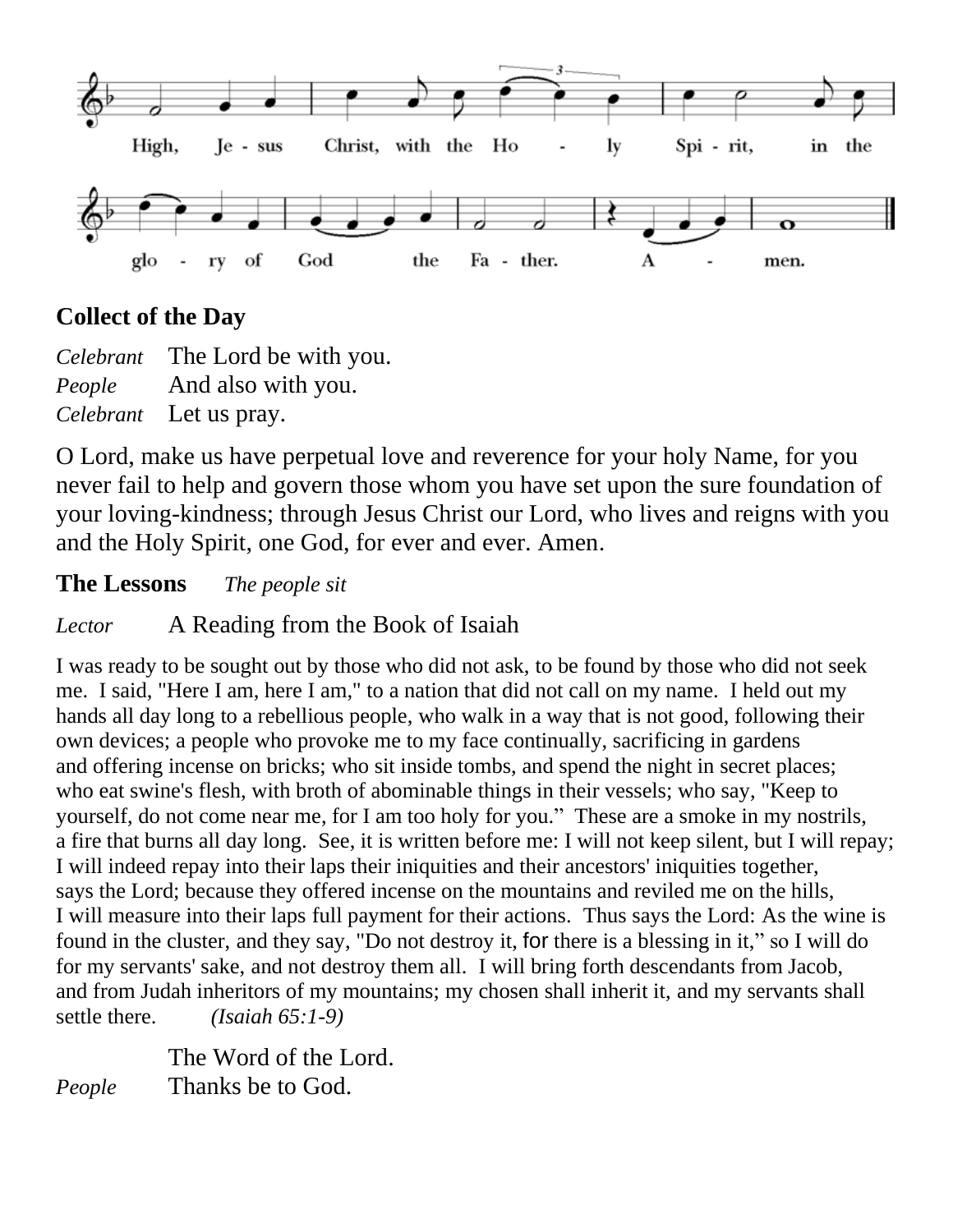*The Congregation says the Psalm.* 

## Psalm 22

| 18 | Be not far away, O Lord;                                         |
|----|------------------------------------------------------------------|
|    | you are my strength; hasten to help me.                          |
| 19 | Save me from the sword,                                          |
|    | my life from the power of the dog.                               |
| 20 | Save me from the lion's mouth,                                   |
|    | my wretched body from the horns of wild bulls.                   |
| 21 | I will declare your Name to my brethren;                         |
|    | in the midst of the congregation I will praise you.              |
| 22 | Praise the Lord, you that fear him;                              |
|    | stand in awe of him, O offspring of Israel;                      |
|    | all you of Jacob's line, give glory.                             |
| 23 | For he does not despise nor abhor the poor in their poverty;     |
|    | neither does he hide his face from them;                         |
|    | but when they cry to him he hears them.                          |
| 24 | My praise is of him in the great assembly;                       |
|    | I will perform my vows in the presence of those who worship him. |
| 25 | The poor shall eat and be satisfied,                             |
|    | and those who seek the Lord shall praise him:                    |
|    | "May your heart live for ever!"                                  |
| 26 | All the ends of the earth shall remember and turn to the Lord,   |
|    | and all the families of the nations shall bow before him.        |
| 27 | For kingship belongs to the Lord;                                |

he rules over the nations.

*Lector* A Reading from the Letter to the Galatians

Now before faith came, we were imprisoned and guarded under the law until faith would be revealed. Therefore the law was our disciplinarian until Christ came, so that we might be justified by faith. But now that faith has come, we are no longer subject to a disciplinarian, for in Christ Jesus you are all children of God through faith. As many of you as were baptized into Christ have clothed yourselves with Christ. There is no longer Jew or Greek, there is no longer slave or free, there is no longer male and female; for all of you are one in Christ Jesus. And if you belong to Christ, then you are Abraham's offspring, heirs according to the promise.

(*Galatians 3:23-29)*

The Word of the Lord. *People* Thanks be to God.

*All stand.*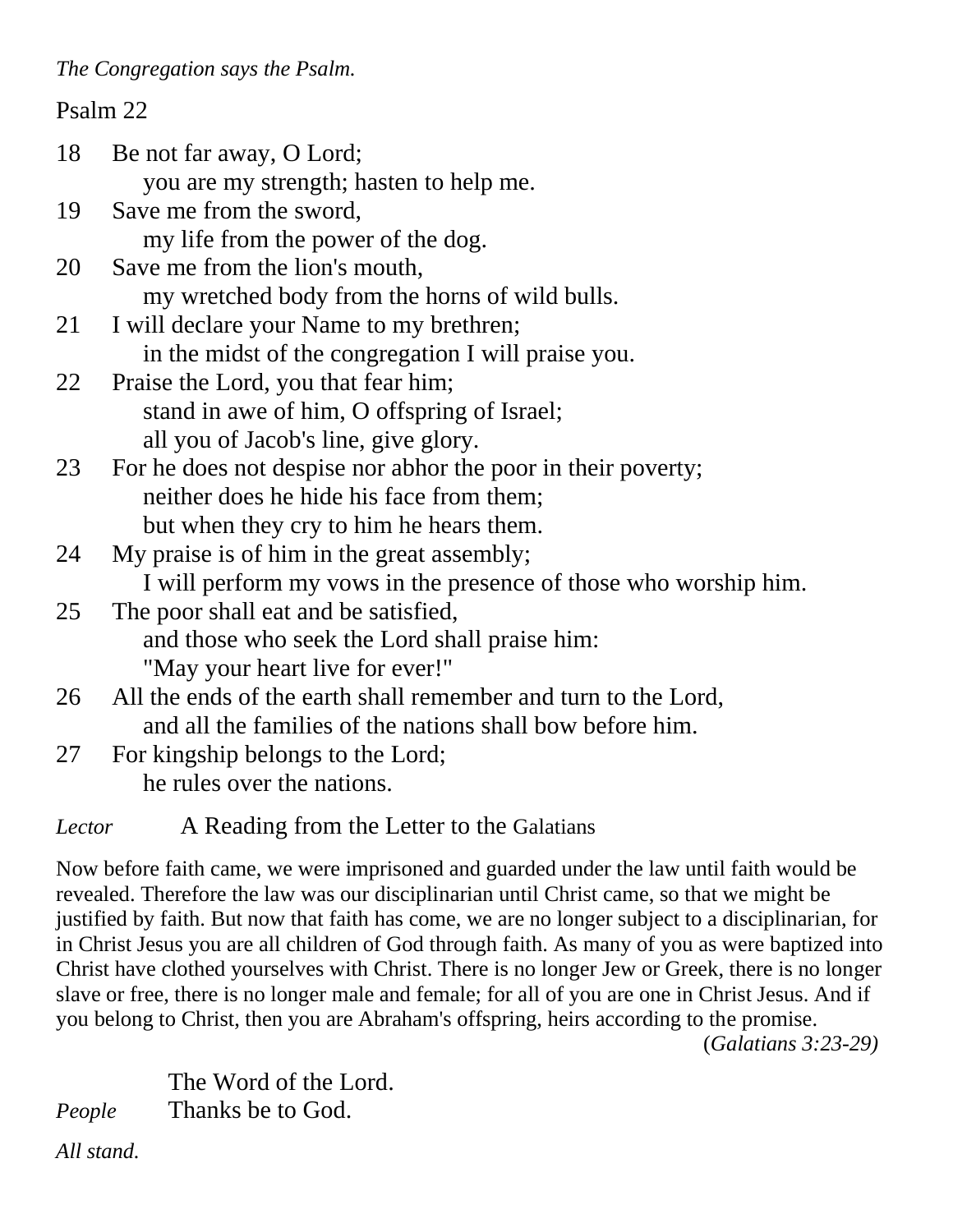#### **Sequence Hymn 653** Dear Lord and Father of mankind *Repton*

forgive our foolish ways! beside the Syrian sea, Reclothe us in our rightful mind, the gracious calling of the Lord, in purer lives thy service find, let us, like them, without a word, in deeper reverence, praise. rise up and follow thee.

3. O Sabbath rest by Galilee! 4. Drop thy still dews of quietness, O calm of hills above, till all our strivings cease; the silence of eternity and let our ordered lives confess interpreted by love! the beauty of thy peace.

1. Dear Lord and Father of mankind, 2. In simple trust like theirs who heard,

where Jesus knelt to share with thee take from our souls the strain and stress,

5. Breathe through the heats of our desire thy coolness and thy balm; let sense be dumb, let flesh retire; speak through the earthquake, wind, and fire, O still, small voice of calm.

## The Holy Gospel of our Lord Jesus Christ according to Luke *People* Glory to you, Lord Christ.

Jesus and his disciples arrived at the country of the Gerasenes, which is opposite Galilee. As he stepped out on land, a man of the city who had demons met him. For a long time he had worn no clothes, and he did not live in a house but in the tombs. When he saw Jesus, he fell down before him and shouted at the top of his voice, "What have you to do with me, Jesus, Son of the Most High God? I beg you, do not torment me" -- for Jesus had commanded the unclean spirit to come out of the man. (For many times it had seized him; he was kept under guard and bound with chains and shackles, but he would break the bonds and be driven by the demon into the wilds.) Jesus then asked him, "What is your name?" He said, "Legion"; for many demons had entered him. They begged him not to order them to go back into the abyss.

 Now there on the hillside a large herd of swine was feeding; and the demons begged Jesus to let them enter these. So he gave them permission. Then the demons came out of the man and entered the swine, and the herd rushed down the steep bank into the lake and was drowned.

 When the swineherds saw what had happened, they ran off and told it in the city and in the country. Then people came out to see what had happened, and when they came to Jesus, they found the man from whom the demons had gone sitting at the feet of Jesus, clothed and in his right mind. And they were afraid. Those who had seen it told them how the one who had been possessed by demons had been healed. Then all the people of the surrounding country of the Gerasenes asked Jesus to leave them; for they were seized with great fear. So he got into the boat and returned. The man from whom the demons had gone begged that he might be with him; but Jesus sent him away, saying, "Return to your home, and declare how much God has done for you." So he went away, proclaiming throughout the city how much Jesus had done for him. *(Luke 8:26-39)*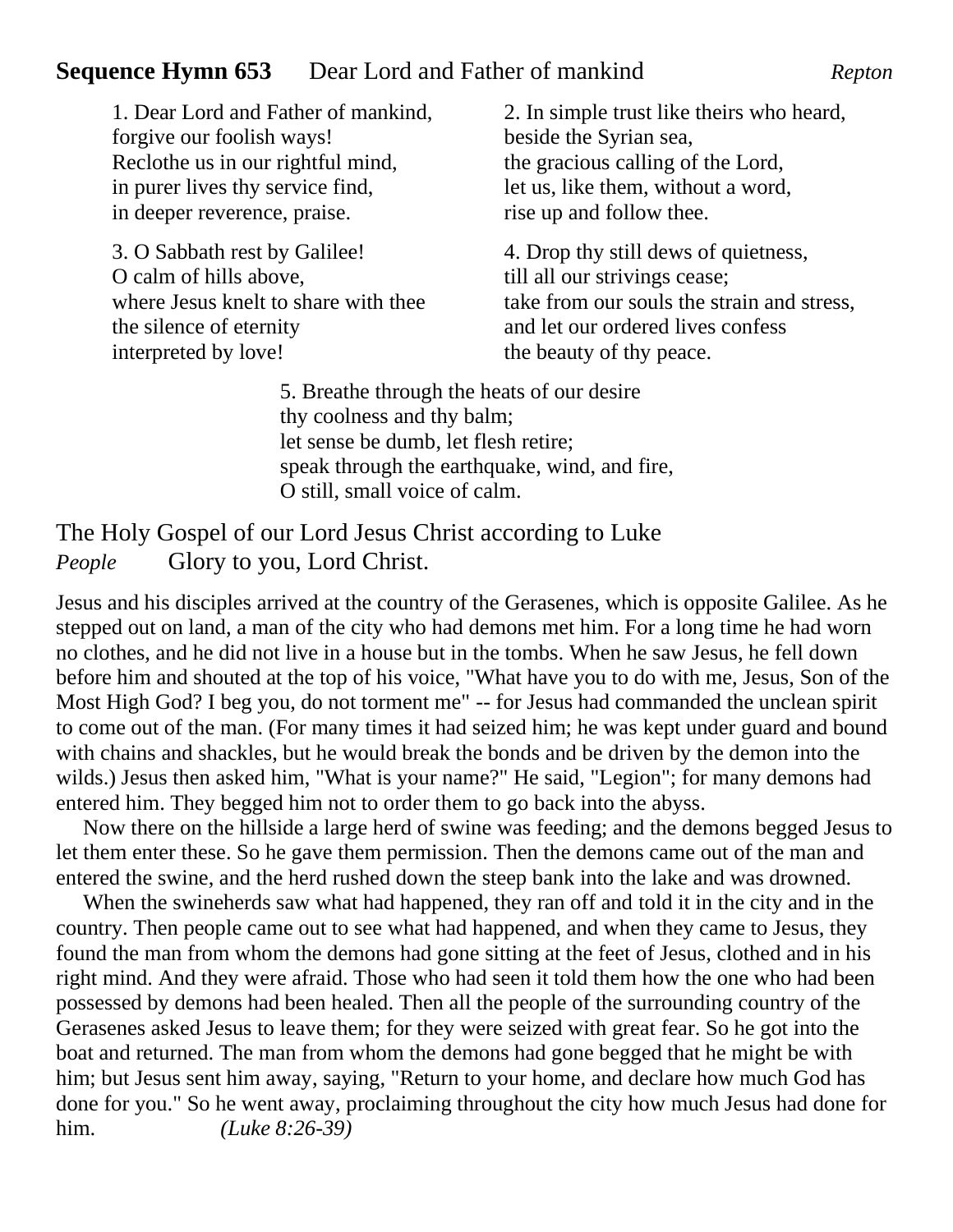The Gospel of the Lord. *People* Praise to you, Lord Christ.

**The Sermon** *Mrs. Elizabeth Crosby*

## **The Nicene Creed** *The people stand.*

We believe in one God, the Father, the Almighty, maker of heaven and earth, of all that is, seen and unseen. We believe in one Lord, Jesus Christ, the only Son of God, eternally begotten of the Father, God from God, Light from Light, true God from true God, begotten, not made, of one Being with the Father. Through him all things were made. For us and for our salvation he came down from heaven: by the power of the Holy Spirit he became incarnate from the Virgin Mary, and was made man. For our sake he was crucified under Pontius Pilate; he suffered death and was buried. On the third day he rose again in accordance with the Scriptures; he ascended into heaven and is seated at the right hand of the Father. He will come again in glory to judge the living and the dead, and his kingdom will have no end. We believe in the Holy Spirit, the Lord, the giver of life, who proceeds from the Father and the Son. With the Father and the Son he is worshiped and glorified. He has spoken through the Prophets. We believe in one holy catholic and apostolic Church. We acknowledge one baptism for the forgiveness of sins. We look for the resurrection of the dead, and the life of the world to come. Amen.

## **The Prayers of the People**

For the whole Church, that we might be faithful and willing to serve, Let us pray to the Lord,

*Lord, hear our prayer.*

For this congregation, that we might be eager to welcome, diligent in prayer, generous in deed and receptive to newness,

Let us pray to the Lord,

*Lord, hear our prayer.*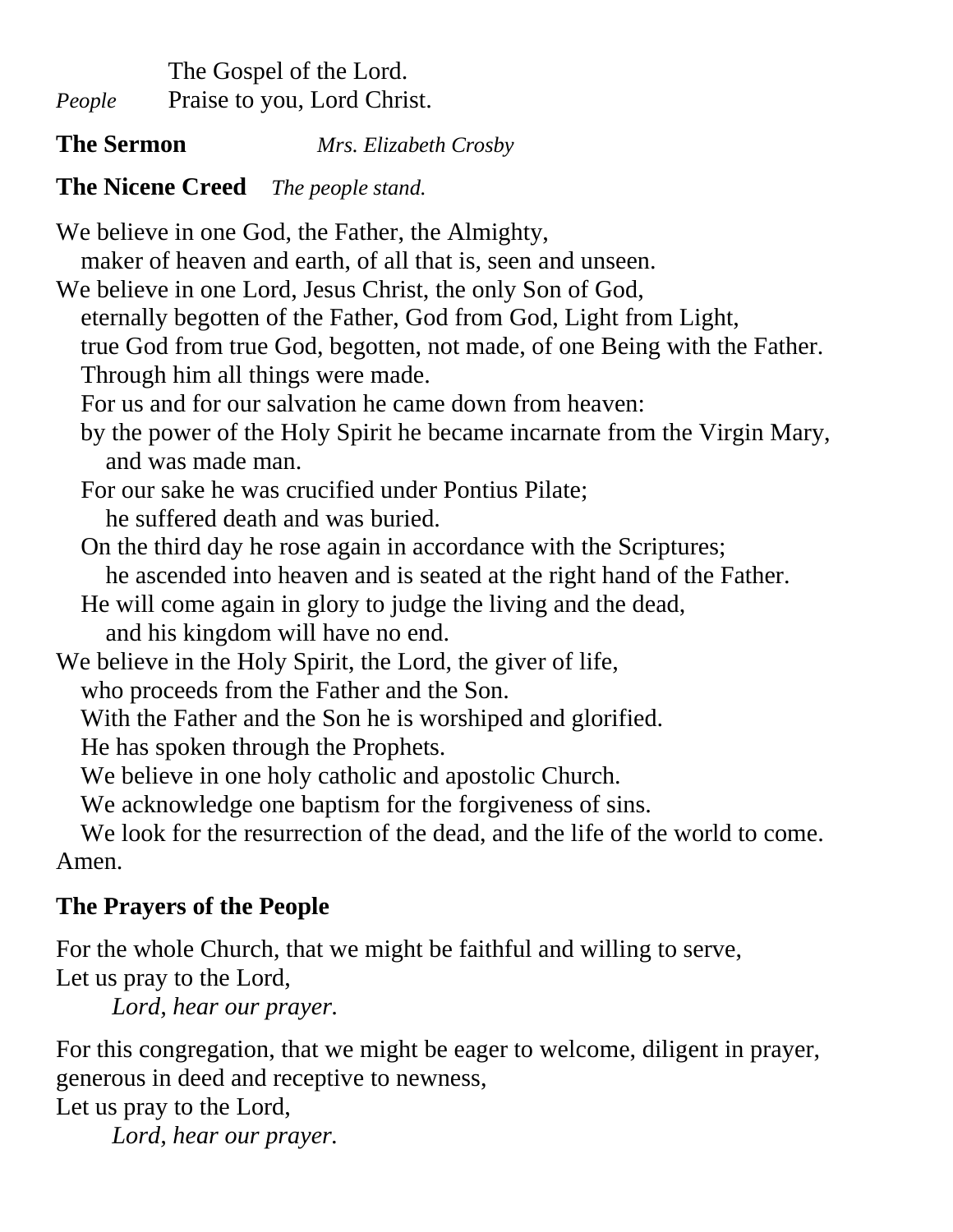For this nation, city and neighborhood, that we might be advocates of the marginalized, and models of justice,

Let us pray to the Lord,

*Lord, hear our prayer.*

For those who are sick or grieving, those in places of care, those in prison, those who are addicted and those who are despondent,

Let us pray to the Lord,

*Lord, hear our prayer.*

For all who have died in the hope of the resurrection, and for all the departed, Let us pray to the Lord,

*Lord, hear our prayer.*

For those in dangerous occupations, those who care for the sick, and those who teach,

Let us pray to the Lord,

*Lord, hear our prayer.*

For all who travel, who seek rest, who visit family and friends, who enjoy the gifts of creation,

Let us pray to the Lord,

*Lord, hear our prayer.*

For our families and for all placed under our care, for our enemies and for those with whom we disagree, and for those who are examples of grace in our lives, Let us pray to the Lord,

*Lord, hear our prayer.*

We pray especially for

Please add your prayers of intercession and thanksgiving, silently or aloud.

*Silence*

Lord, hear our prayer.

*The Celebrant adds a concluding Collect*

#### **Confession of Sin**

*The Celebrant says* Let us confess our sins against God and our neighbor.

*Silence may be kept.*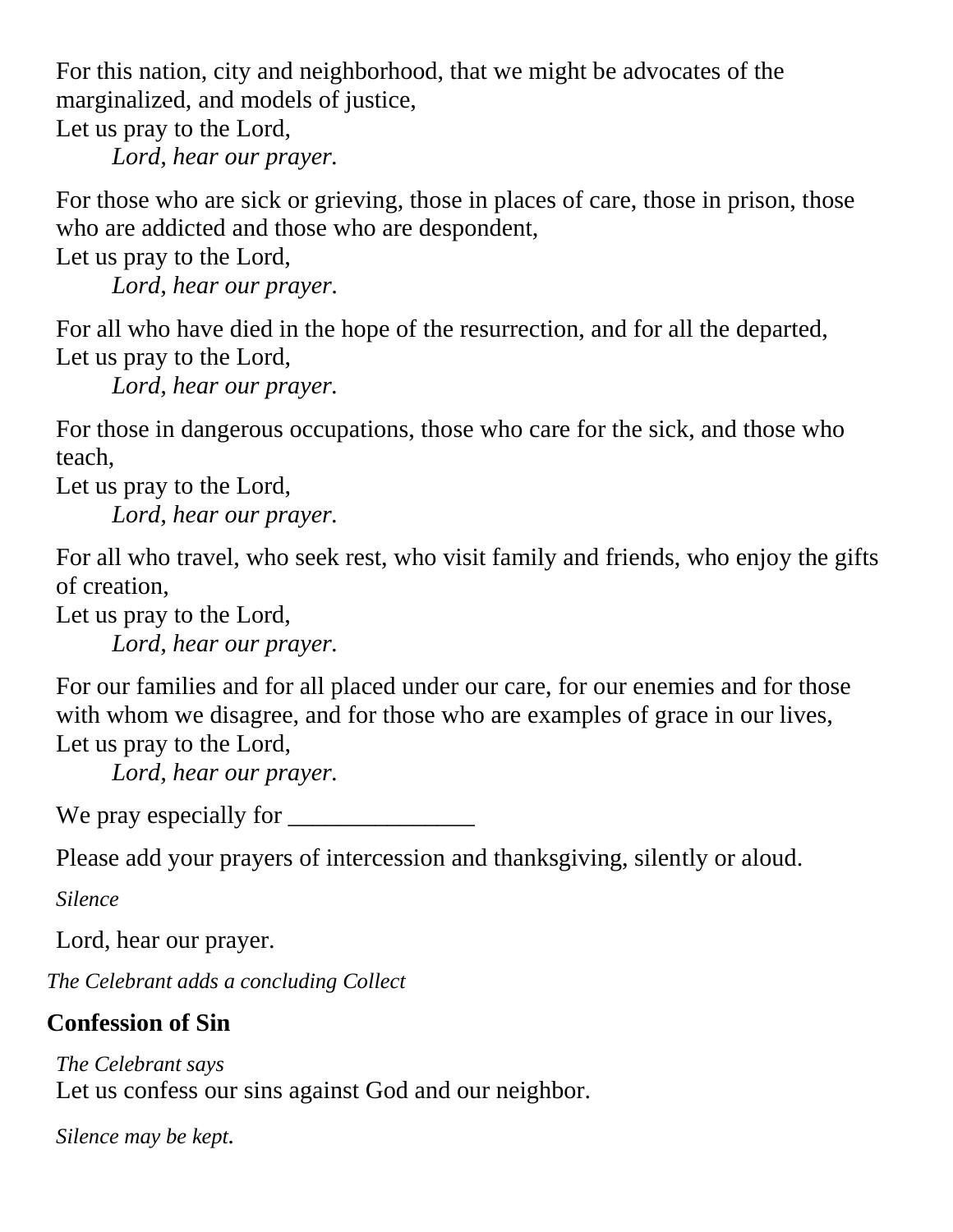#### *Celebrant and People*

Most merciful God, we confess that we have sinned against you in thought, word, and deed, by what we have done, and by what we have left undone. We have not loved you with our whole heart; we have not loved our neighbors as ourselves. We are truly sorry and we humbly repent. For the sake of your Son Jesus Christ, have mercy on us and forgive us; that we may delight in your will, and walk in your ways, to the glory of your Name. Amen.

## **Absolution**

#### *The Celebrant says*

Almighty God have mercy on you, forgive you all your sins through our Lord Jesus Christ, strengthen you in all goodness, and by the power of the Holy Spirit keep you in eternal life. *Amen*.

### **The Peace**

*Celebrant* The Peace of the Lord be always with you. *People* And also with you.

*All now greet one another in the name of the Lord.*

## **The Holy Communion**

**At the Offertory** *Come Down, O Love Divine (Down Ampney)* Charles Callahan b. 1952

*All stand.*

**Presentation Hymn 400** Let all things their creator bless *Lasst uns efreuen* **verse 7**

Let all things their creator bless, and worship him in humbleness, O praise him, Alleluia! Praise God the Father, praise the Son, and praise the Spirit, Three in One:

O praise him, O praise him, Alleluia, alleluia, alleluia!

## **The Great Thanksgiving: Eucharistic Prayer C**

| Celebrant | The Lord be with you. |
|-----------|-----------------------|
| People    | And also with you.    |
| Celebrant | Lift up your hearts.  |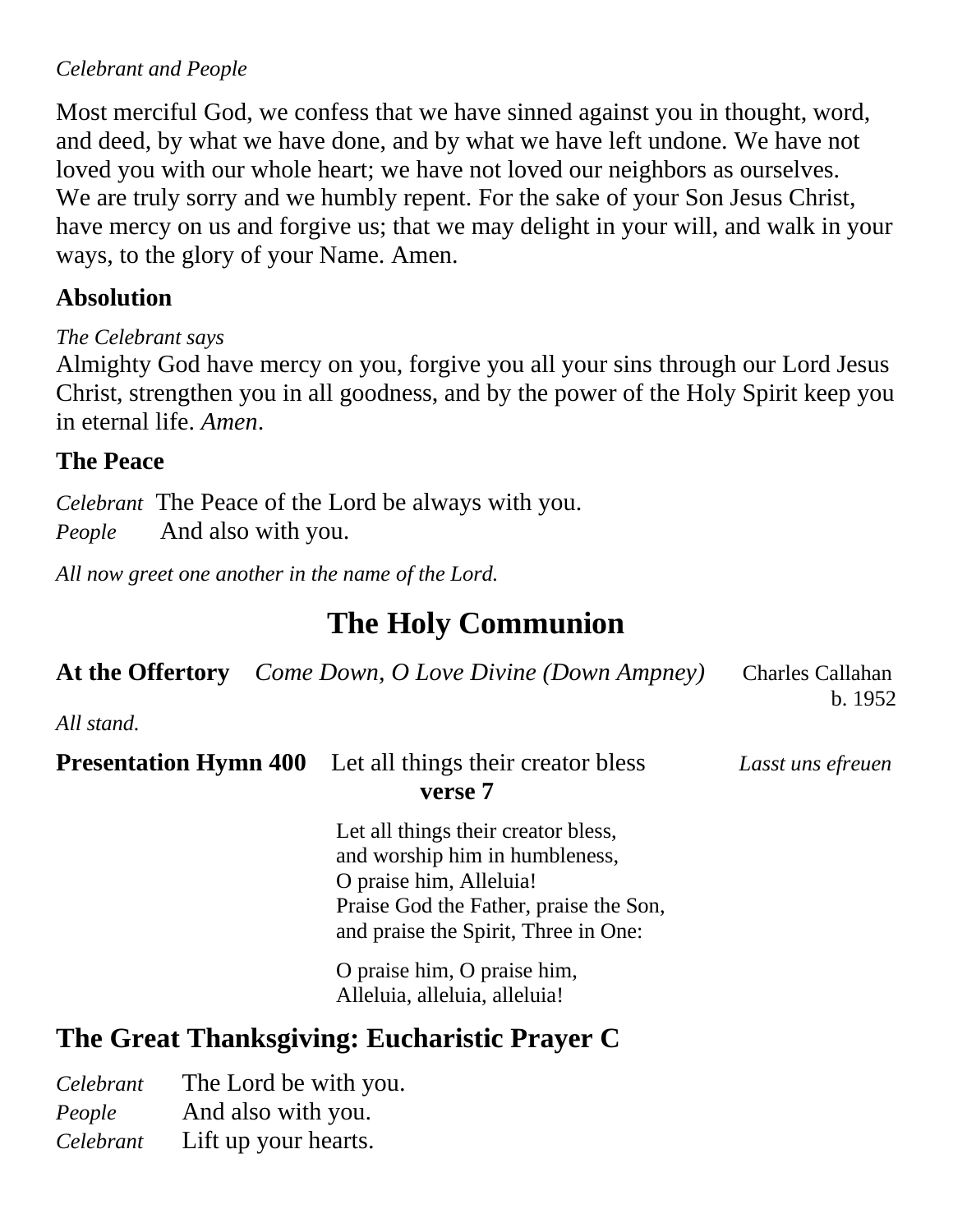| People    | We lift them to the Lord.                 |
|-----------|-------------------------------------------|
| Celebrant | Let us give thanks to the Lord our God.   |
| People    | It is right to give him thanks and praise |

God of all power, Ruler of the Universe, you are worthy of glory and praise. *Glory to you for ever and ever.*

At your command all things came to be: the vast expanse of interstellar space, galaxies, suns, the planets in their courses, and this fragile earth, our island home.

*By your will they were created and have their being.*

From the primal elements you brought forth the human race, and blessed us with memory, reason, and skill. You made us the rulers of creation. But we turned against you, and betrayed your trust; and we turned against one another.

*Have mercy, Lord, for we are sinners in your sight.*

Again and again, you called us to return. Through prophets and sages you revealed your righteous Law. And in the fullness of time you sent your only Son, born of a woman, to fulfill your Law, to open for us the way of freedom and peace.

*By his blood, he reconciled us.*

*By his wounds, we are healed.*

And therefore we praise you, joining with the heavenly chorus, with prophets, apostles, and martyrs, and with all those in every generation who have looked to you in hope, to proclaim with them your glory, in their unending hymn:

*The Congregation says (8:00) or sings (10:00) the Sanctus S129, Robert Powell* 

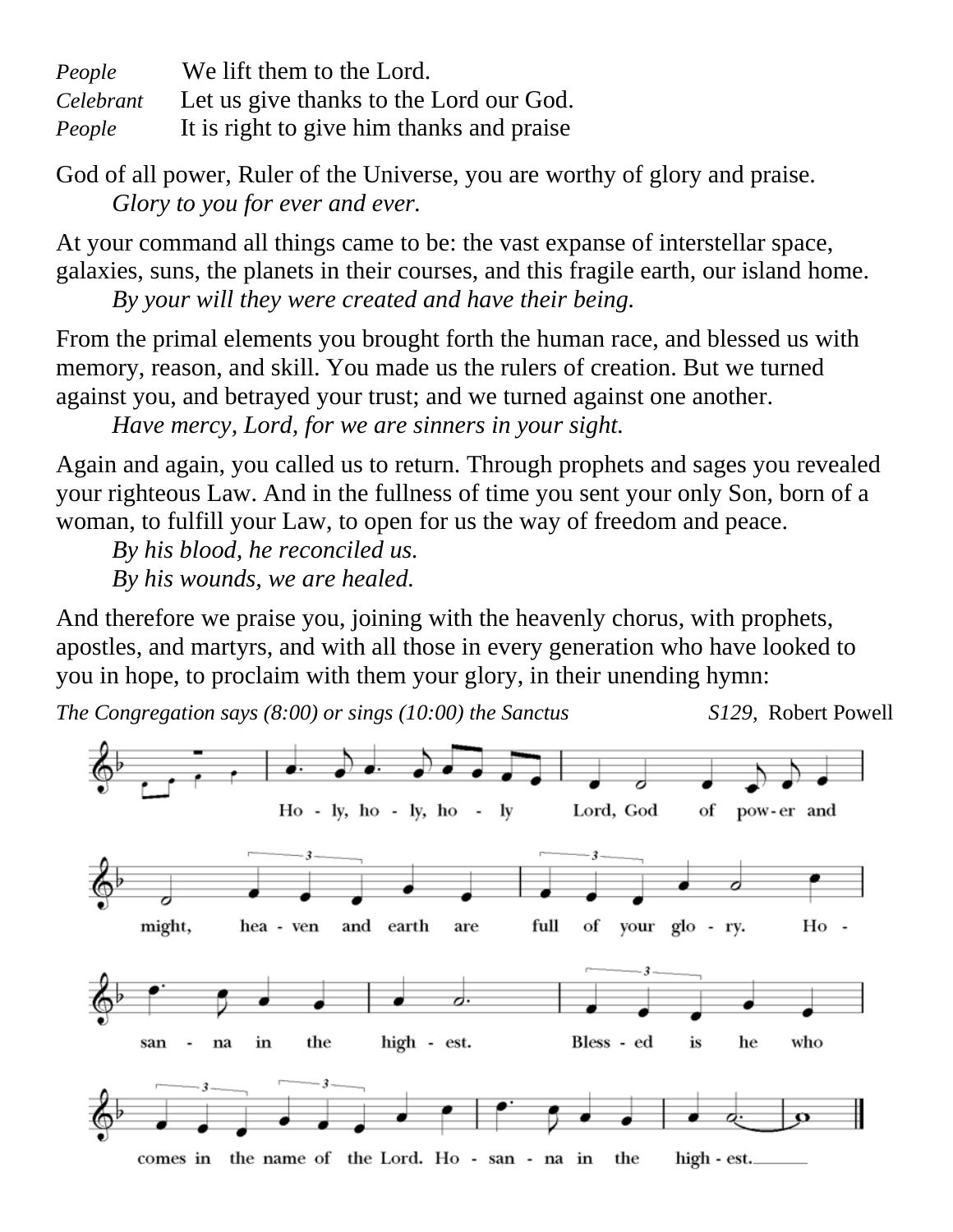#### *The Celebrant continues*

And so, Father, we who have been redeemed by him, and made a new people by water and the Spirit, now bring before you these gifts. Sanctify them by your Holy Spirit to be the Body and Blood of Jesus Christ our Lord.

On the night he was betrayed he took bread, said the blessing, broke the bread, and gave it to his friends, and said, "Take, eat: This is my Body, which is given for you. Do this for the remembrance of me."

After supper, he took the cup of wine, gave thanks, and said, "Drink this, all of you: This is my Blood of the new Covenant, which is shed for you and for many for the forgiveness of sins. Whenever you drink it, do this for the remembrance of me."

Remembering now his work of redemption, and offering to you this sacrifice of thanksgiving,

*We celebrate his death and resurrection, as we await the day of his coming.*

Lord God of our Fathers; God of Abraham, Isaac, and Jacob; God and Father of our Lord Jesus Christ: Open our eyes to see your hand at work in the world about us. Deliver us from the presumption of coming to this Table for solace only, and not for strength; for pardon only, and not for renewal. Let the grace of this Holy Communion make us one body, one spirit in Christ, that we may worthily serve the world in his name.

*Risen Lord, be known to us in the breaking of the Bread.* Accept these prayers and praises, Father, through Jesus Christ our great High Priest, to whom, with you and the Holy Spirit, your Church gives honor, glory, and worship, from generation to generation. *AMEN*.

And now, as our Savior Christ has taught us, we are bold to say,

Our Father, who art in heaven, hallowed be thy Name, thy kingdom come, thy will be done, on earth as it is in heaven. Give us this day our daily bread. And forgive us our trespasses, as we forgive those who trespass against us. And lead us not into temptation, but deliver us from evil.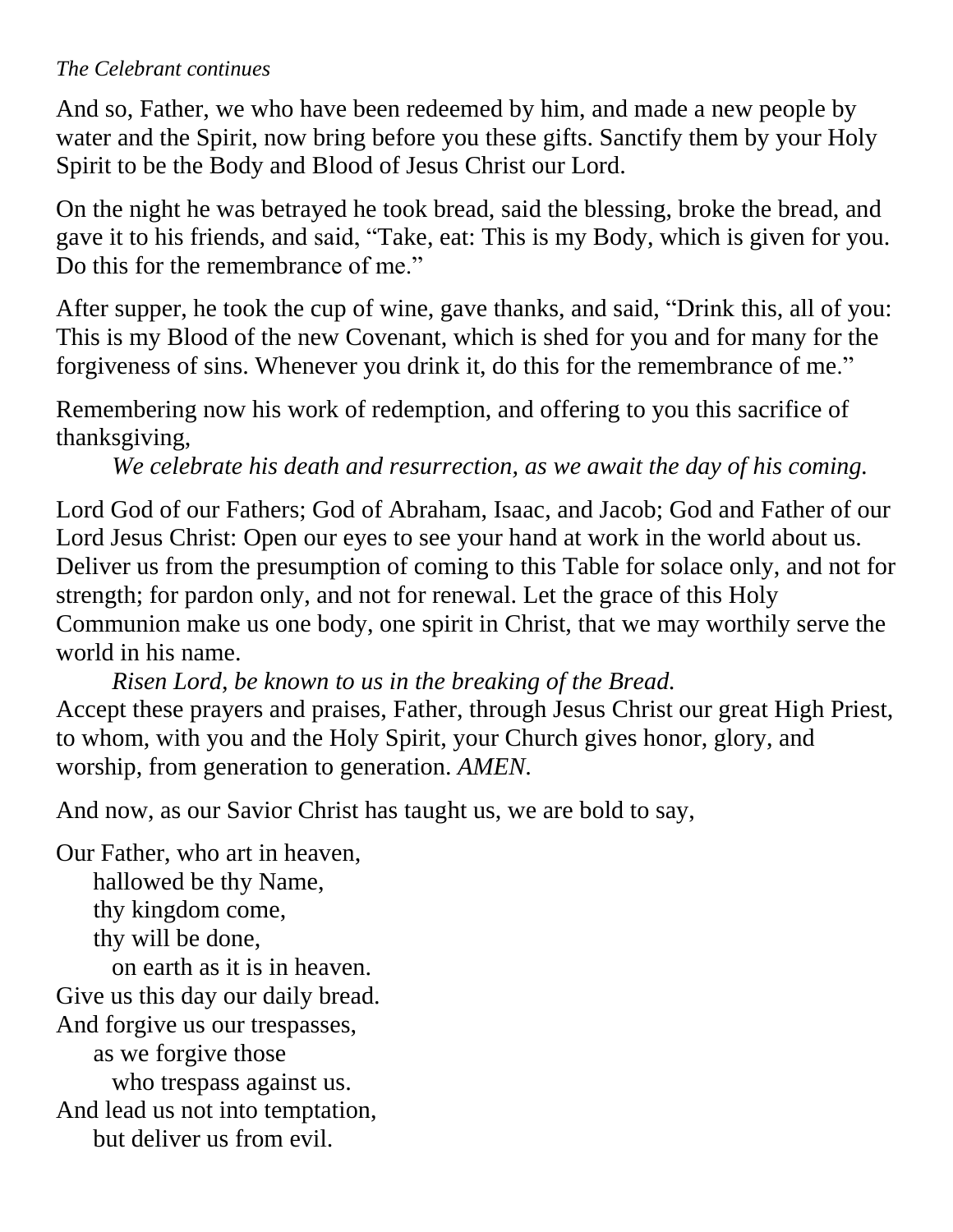For thine is the kingdom, and the power, and the glory, forever and ever. Amen.

## **The Breaking of the Bread**

*The Celebrant breaks the consecrated Bread. A period of silence is kept.*

*Celebrant* Alleluia. Christ our Passover is sacrificed for us; *People* Therefore let us keep the feast. Alleluia.



*Celebrant* The Gifts of God for the People of God.

## **The Prayer for Spiritual Communion** *10:00 service only*

O Lamb of God, in union with the faithful at every altar of your Church, my heart offers you praise and thanksgiving. I love you above all things, and I earnestly desire to receive you into my soul. May my soul be fed by this spiritual food, and may my heart know you more dearly in the breaking of this bread. Amen.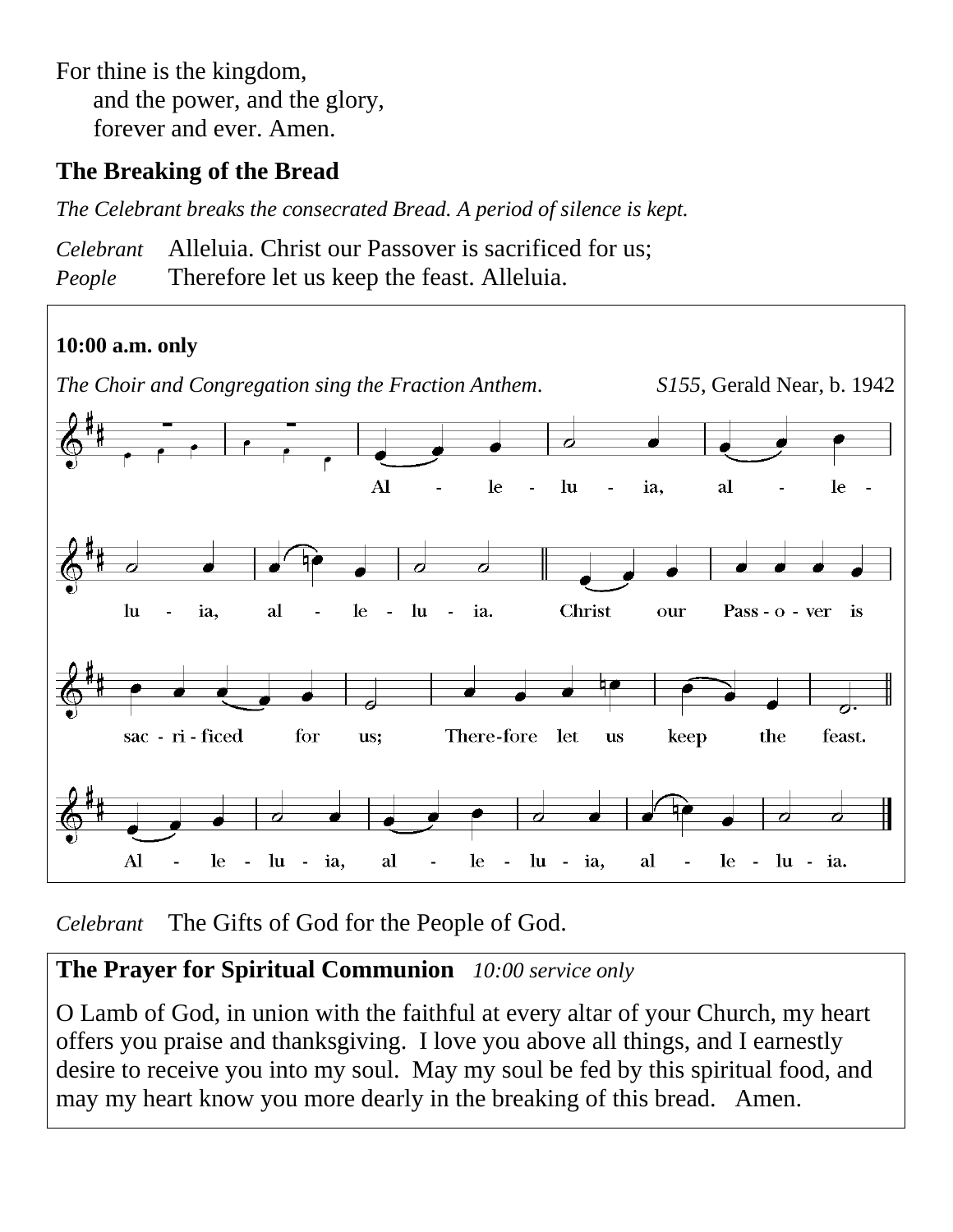## **Music during Communion** *Improvisation on Let us break bread together*

### **Sending of the Congregation**

*Celebrant* Let us pray.

#### *Celebrant and People*

Almighty and everliving God, we thank you for feeding us with the spiritual food of the most precious Body and Blood of your Son our Savior Jesus Christ; and for assuring us in these holy mysteries that we are living members of the Body of your Son, and heirs of your eternal kingdom. And now, Father, send us out to do the work you have given us to do, to love and serve you as faithful witnesses of Christ our Lord. To him, to you, and to the Holy Spirit, be honor and glory, now and for ever. Amen.

#### **The Blessing**

#### **The Mission Hymn 494** Crown Him with many crowns *Diademata*

1. Crown him with many crowns, 2. Crown him the Son of God the Lamb upon his throne; before the worlds began, Hark! how the heavenly anthem drowns and ye, who tread where he hath trod, all music but its own; crown him the Son of man; awake, my soul, and sing who every grief hath known of him who died for thee, that wrings the human breast, and hail him as thy matchless King and takes and bears them for his own, through all eternity. that all in him may rest.

who triumphed o'er the grave, who over all doth reign, for those he came to save; for ransomed sinners slain, his glories now we sing now lives in realms of light, who died, and rose on high, where saints with angels sing and lives that death may die. their God, Redeemer, King.

3. Crown him the Lord of life, 4. Crown him of lords the Lord, and rose victorious in the strife who once on earth, the incarnate Word, who died, eternal life to bring, their songs before him day and night,

> 5. Crown him the Lord of heaven, enthroned in worlds above; Crown him the King, to whom is given the wondrous name of Love. Crown him with many crowns, as thrones before him fall, crown him, ye kings, with many crowns, for he is King of all.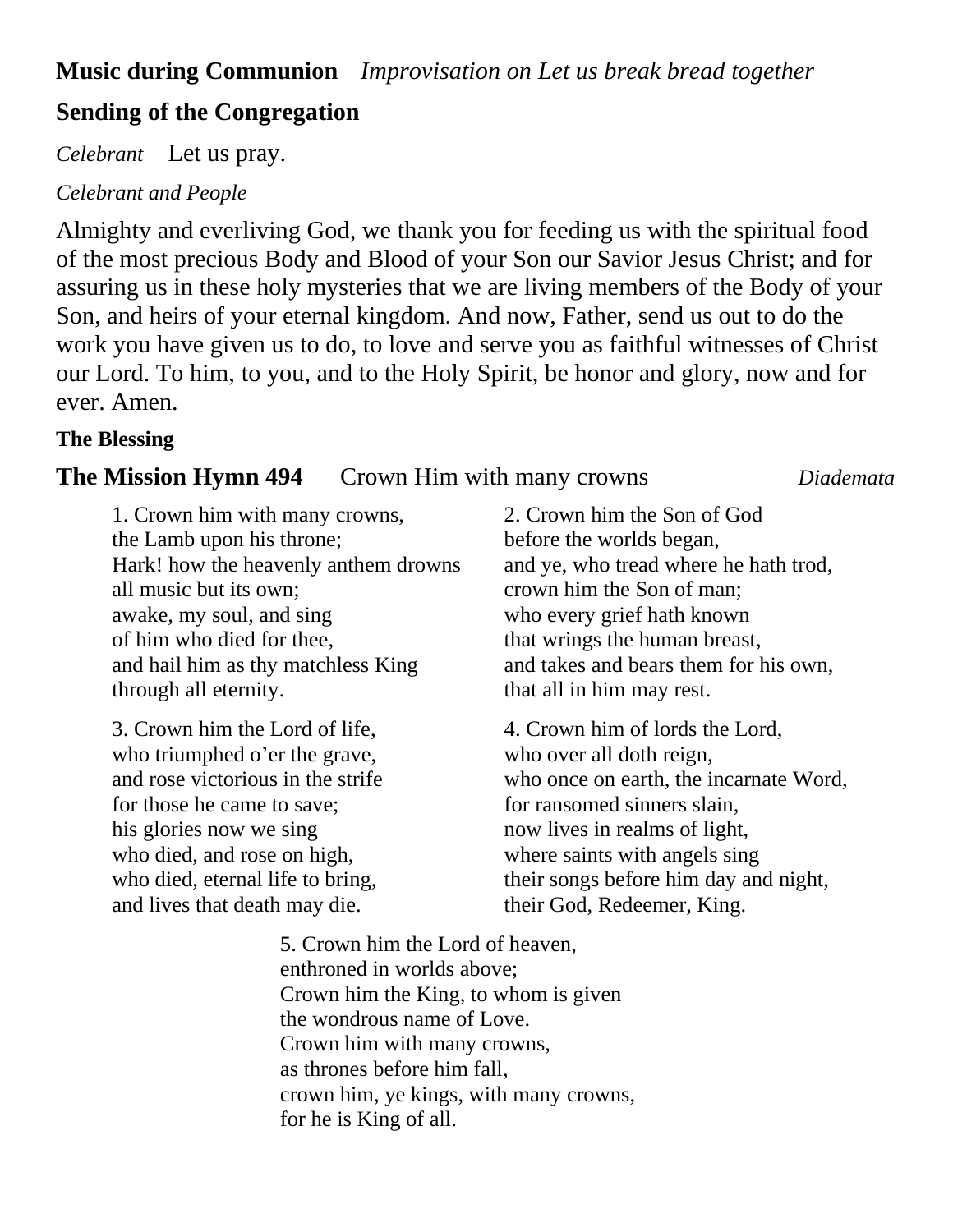*Celebrant* Go in peace to love and serve the Lord. *People* Thanks be to God.

**Postlude** *Fugue in G major (BWV 577)* Johann Sebastian Bach

1685-1750

*We welcome this week's supply organist, Bryan Mitnaul.*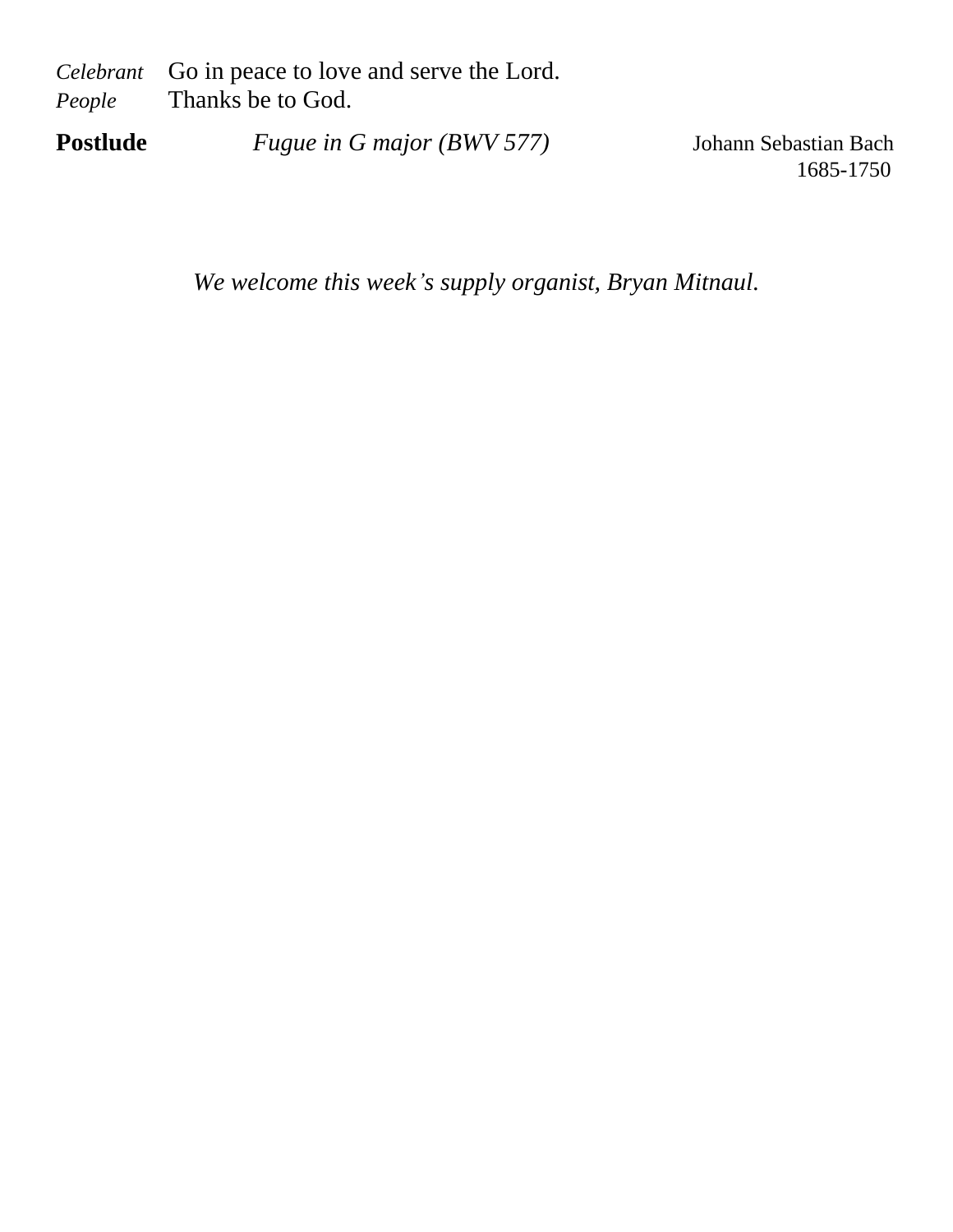## **Serving Today**

|                          | Lector/Intercessor 8:00 Gina Massetti<br>10:00 Martha Taylor                                                                         |  |  |  |
|--------------------------|--------------------------------------------------------------------------------------------------------------------------------------|--|--|--|
|                          | Acolyte/Crucifer 8:00 Alison LaRosa<br>10:00 Katherine Fitz                                                                          |  |  |  |
| Chalicer                 | 8:00 Jan Babbit<br>10:00 Ken Taylor, Deb Vandrasik                                                                                   |  |  |  |
| <b>Chancel Guild</b>     | Lois Smith, Linda Purdy, Linda Lange, Martha Taylor,<br>Sara Ferry, Carolyn Beredo, Gina Massetti,<br>Geoff Rudesill, Debra Rudesill |  |  |  |
| Verger                   | Liz Crosby                                                                                                                           |  |  |  |
| Ushers                   | 8:00 Sarah Taylor, Tren Cheshier<br>10:00 Joseph Jacoby, Jan Madigan, Dan Lammers                                                    |  |  |  |
| <b>Bell Ringer</b>       | 8:00 Neil Green<br>10:00 Joseph Jacoby                                                                                               |  |  |  |
| Videographer             | Dennis McCready                                                                                                                      |  |  |  |
| <b>Serving Next Week</b> |                                                                                                                                      |  |  |  |
|                          | Lector/Intercessor 8:00 Jan Babbit<br>10:00 Sarah Taylor                                                                             |  |  |  |
|                          | Acolyte/Crucifer 8:00 Tren Cheshier<br>10:00 Deb Vandrasik                                                                           |  |  |  |
| Chalicer                 | 8:00<br>Gina Massetti<br>10:00 Martha Taylor, Beth O'Rourke                                                                          |  |  |  |
| <b>Chancel Guild</b>     | Kristen Gardner, Lorna Jordan, Alison LaRosa,<br>Penny Mead, Wadia Salah, Christine Schauer,<br>Ron Stach, Liz Crosby                |  |  |  |
| Verger                   | Martha Taylor                                                                                                                        |  |  |  |
| Ushers                   | 8:00 Dick Jacquemotte, Jan Madigan<br>10:00 Linda Purdy, John Neumann, Lois Smith                                                    |  |  |  |
| <b>Bell Ringer</b>       | 8:00 Dick Jacquemotte<br>10:00 Luke Sferra                                                                                           |  |  |  |
| Videographer             |                                                                                                                                      |  |  |  |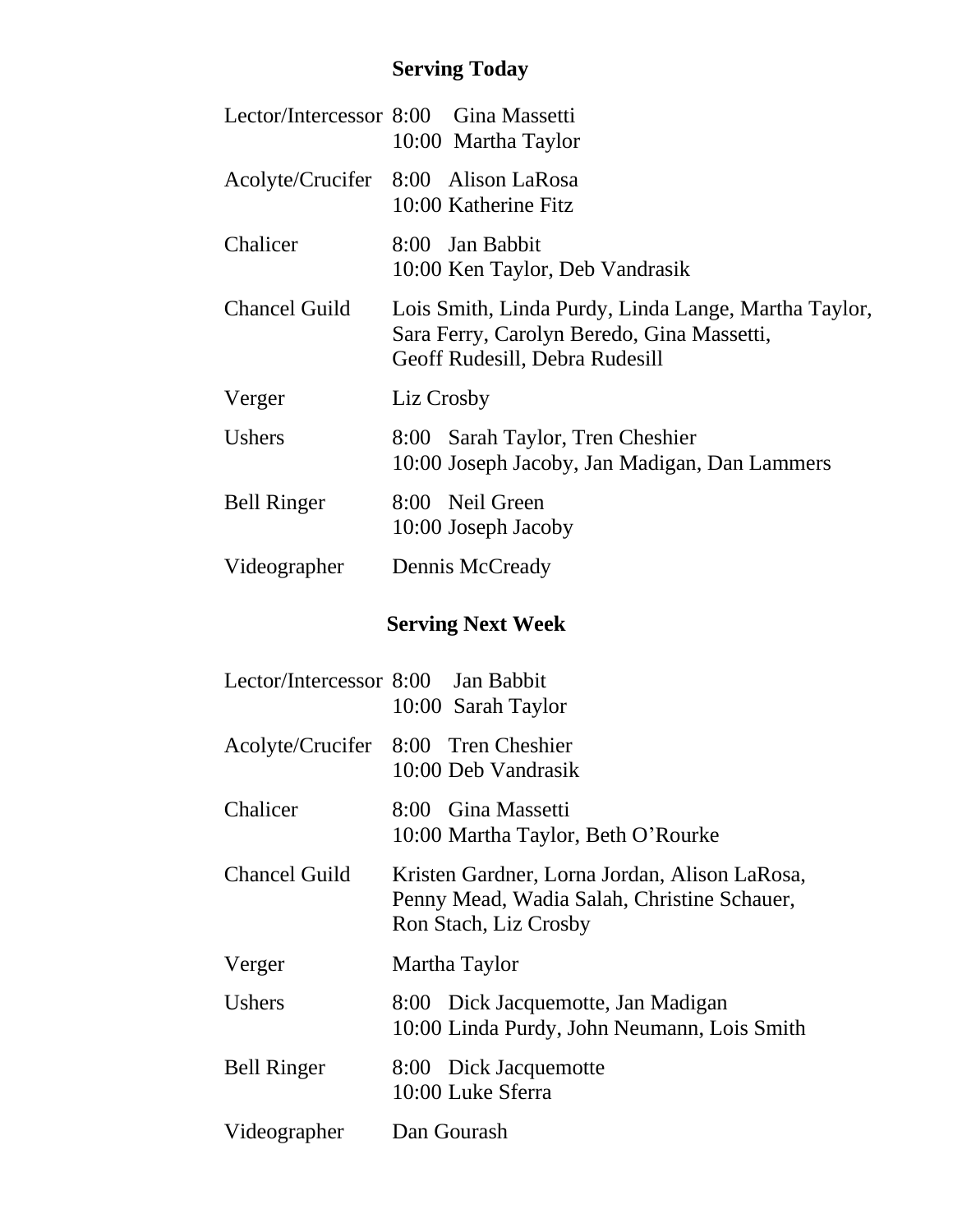## **SHOW YOUR SPIRIT**



**St. Peters has an opportunity to SHINE in Lakewood! For the first time in 2 years Lakewood will host its annual 4th of July Parade and St. Peters is invited to march! The event will take place on MONDAY JULY 4 at 10:00 a.m. in Lakewood. Plan to attend from 9:30 until 12:15** 

**or so.**

 **We will need help in preparing for the event -- old vehicles or convertibles, wagons or trucks -- but mostly people and especially kids! We need help preparing for the parade and people to march. Sign-up sheets will be at the back of the church or email Liz Crosby [\(li2ard@aol.com\)](mailto:li2ard@aol.com) or [office@stpeterslakewood.org](mailto:office@stpeterslakewood.org) if you CAN be part of this exciting morning!**

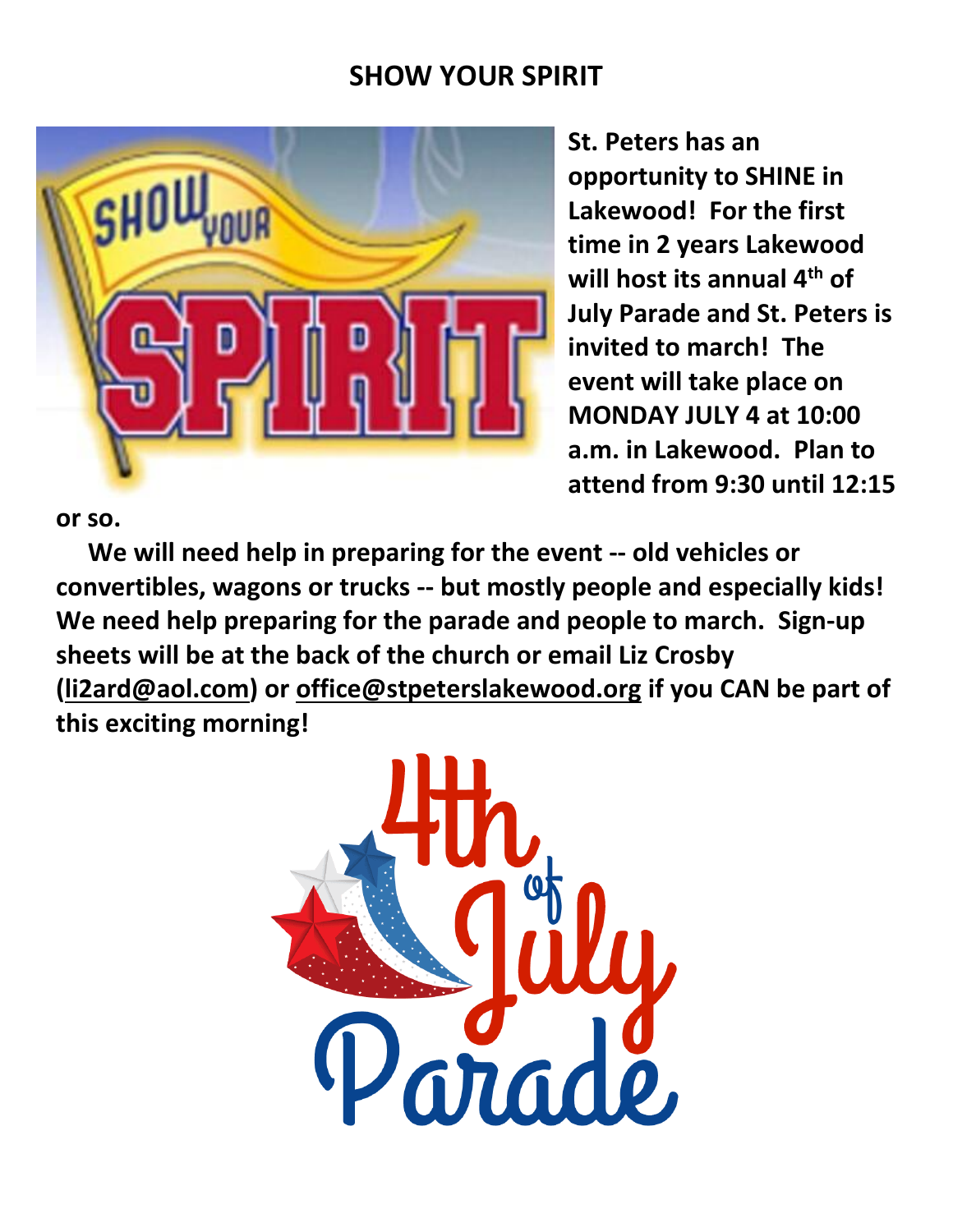

**St. Peter's will host its annual Worship Service and Parish Picnic at Lakewood Park on Sunday, August 14. Please mark your calendar for this exciting event!**